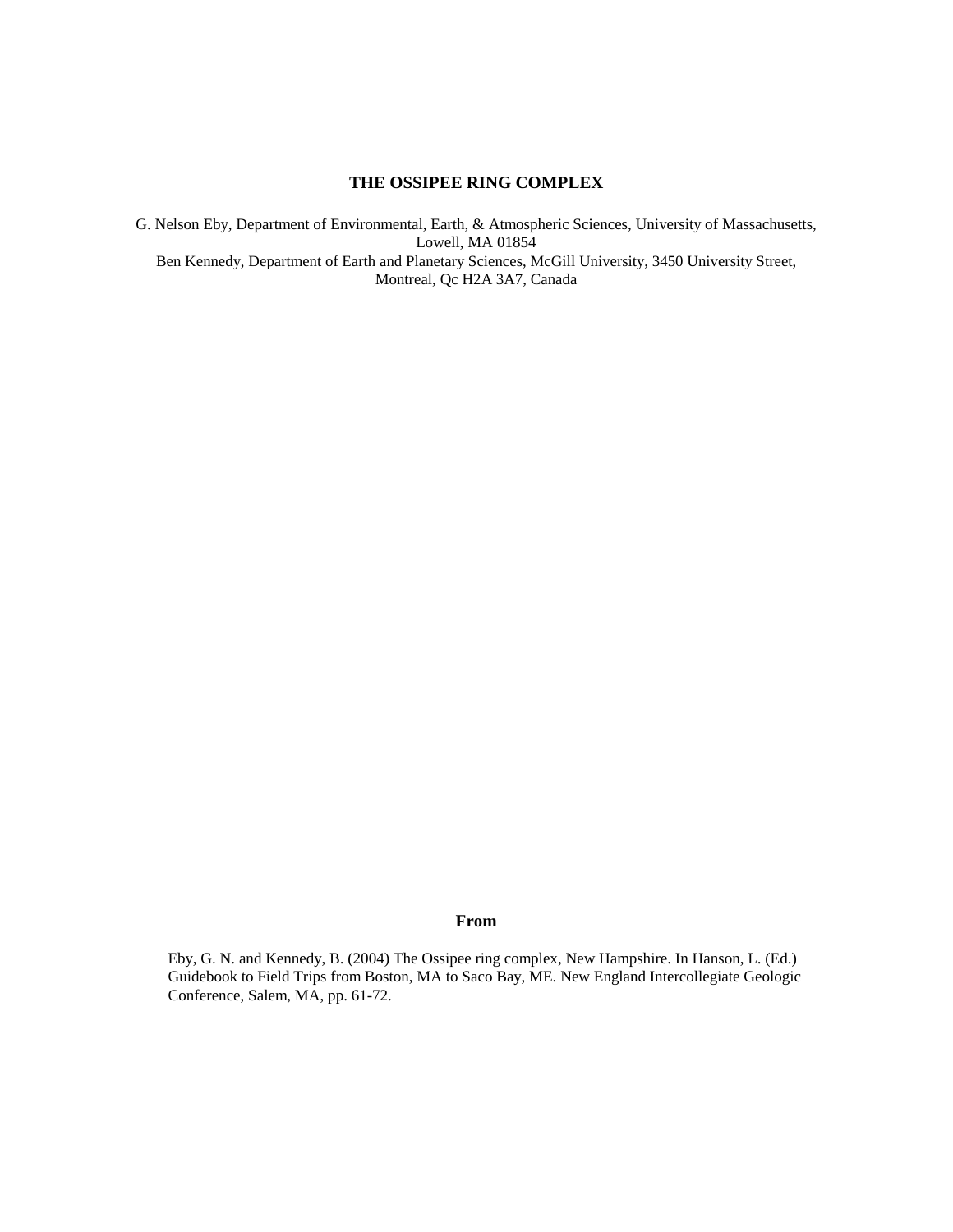#### **THE OSSIPEE RING COMPLEX, NEW HAMPSHIRE**

G. Nelson Eby, Department of Environmental, Earth, & Atmospheric Sciences, University of Massachusetts, Lowell, MA 01854

Ben Kennedy, Department of Earth and Planetary Sciences, McGill University, 3450 University Street, Montreal, QC H2A 3A7, Canada

#### **INTRODUCTION**

The White Mountain igneous province of New Hampshire is part of the New England-Quebec province of McHone and Butler (1984). In New England this province is represented by two periods of igneous activity: the older between 220-155 Ma and the younger between 130-100 Ma (Fig. 1). Plutons of the older White Mountain series are largely

composed of alkali syenites, quartz syenites, and metaluminous and peralkaline granites. Silicaundersaturated rocks (nepheline syenites) have only been found at two localities; Rattlesnake Mountain in Maine and the Red Hill complex in New Hampshire. With the exception of the Belknaps, mafic igneous rocks are conspicuously absent. The largest intrusive complex is the White Mountain batholith which consists of multiple ring dikes intruded into and by composite plutons of metaluminous to peralkaline granite. Peralkaline rhyolites are preserved in several localities.

The Monteregian Hills and younger White Mountain igneous provinces represent the younger period of igneous activity. The bulk of the magmatism occurred *ca.* 125 Ma, but younger ages have been obtained for Little Rattlesnake (114 Ma, Foland and Faul, 1977) and Cuttingsville (100 Ma, Armstrong and Stump, 1971). Plutons emplaced to the west of Logan's line (which roughly parallels the New Hampshire-Vermont border) consist largely of mafic alkaline suites, many of which are nepheline normative. To the east of Logan's line, felsic rocks are much more important components of the intrusions and silicaundersaturated rocks are not found. Some of these younger plutons show ring-like structures (Ossipee and Pawtuckaway) while others appear to be small plugs (e.g., Little Rattlesnake, Ascutney, and Tripyramid). Generally the most evolved rocks are syenites and quartz syenites, but biotite granite (Conway) is found at Ossipee and Merrymeeting Lake. An overview of both provinces can be found in Eby (1987).

The White Mountain igneous province is a classic example of A-type magmatism. Chemically the granitoids plot in the  $A_1$  field of Eby (1992). While mafic rocks are scarce in the older White Mountain series, they are relatively abundant in the younger White Mountain series.



**Figure 1.** White Mountain and Monteregian Hills igneous provinces. Unfilled plutons emplaced between 220 and 200 Ma; diagonally ruled plutons emplaced between 200 and 155 Ma; filled plutons emplaced between 130 and 100 Ma. Numbered plutons: 1 - Oka, 2 - Mount Royal, 3 - Mount Saint Bruno, 4 - Mount Saint Hilaire, 5 - Mount Rougemont, 6 - Mount Johnson, 7 - Mount Yamaska, 8 - Mount Shefford, 9 - Mount Brome, 10 - Mount Megantic, 11 - Pliny Range, 12 - White Mountain batholith, 13 - Red Hill, 14 - Ossipee, 15 - Cuttingsville, 16 - Belknaps, 17 - Merrymeeting Lake, 18 - Mount Pawtuckaway. LGB limit of Grenville basement. From Eby (1987).

Mafic volcanics (basalts and andesites) are exposed in the Ossipee complex and mafic plutonics ranging from pyroxenites to diorites are found at Mount Pawtuckaway. Given the presence of the mafic end members, evolutionary models which yield evolved felsic liquids by differentiation of mafic magmas have proven successful. Particularly in the case of Mount Pawtuckaway, low initial  ${}^{87}Sr/{}^{86}Sr$  ratios indicate that the magmas were emplaced with little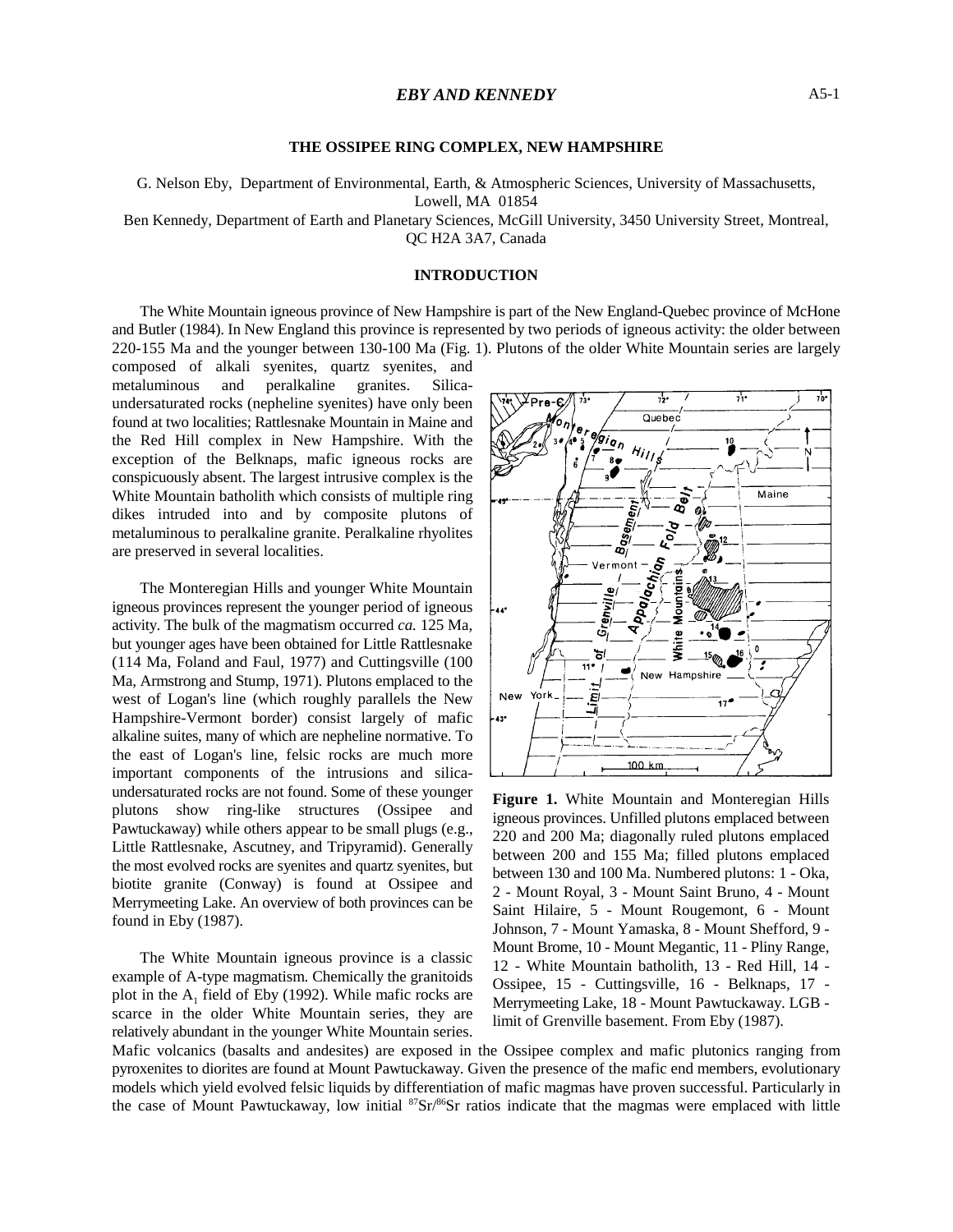contamination by crustal material.

## **OSSIPEE RING-DIKE COMPLEX**

#### **Introduction**

The Ossipee ring-dike complex of central New Hampshire is a member of the younger White Mountain igneous province. The topography is shown on the 7.5' Tamworth, Ossipee Lake, Melvin Village, and Tuftonboro quadrangles. The complex is circular in plan view and has a diameter of 14 km (Fig. 2). The almost complete outer ring-dike forms a ridge around the inner basin on the eastern side and forms the outer slopes of the high hills in the western part of the complex. The western third of the complex has a rugged topography and is underlain by basalts and rhyolites. The eastern portion is an interior basin underlain by granite. Maximum relief is approximately 750 m. Ossipee has played a central role in models dealing with the origin of ring dikes (Billings, 1943, 1945; Chapman, 1976) and has long been considered a classic example of a ring-dike complex.

The bedrock geology of the Ossipee complex was originally mapped by Kingsley (1931). Portions of the Ossipee complex appear on the geologic maps for the Mt. Chocorua (Smith et al., 1939), Winnipesaukee (Quinn, 1941), Wolfeboro (Quinn, 1953), and Ossipee Lake (Wilson, 1969) quadrangles. With the exception of the Ossipee Lake quadrangle the geology was based on the original work of Kingsley (1931). The intrusion was remapped by Carr (1980), and his thesis is the basis for the geologic map of the Ossipee complex (Fig. 2). Recent detailed mapping by Kennedy and Stix (2004a, 2004b) has emphasized the volcanic nature of the complex. The geologic description below is largely based on the work of Carr and Kennedy.

#### **General Geology**

The Ossipee complex occurs within the Merrimack synclinorium and intrudes the Early Devonian calc-alkaline Winnipesaukee tonalite, the Lower Devonian Littleton Formation, and the Pennsylvanian/Mississipian two mica granite of the Sebago batholith and Effingham pluton. The outer margin is an almost complete ring-dike with multiple intrusive phases. Much of the ring-dike consists of medium to coarse-grained quartz syenite, but locally pink mediumto fine-grained granite and/or porphyritic rhyolite are important components. Within the ring dike abundant mixing and mingling textures can be seen - pyroclastic and porphyritic rhyolite occur as diffuse blobs and dike-like bodies and mafic rocks occur as mingled dikes, blobs, and streaks. The ring-dike is almost vertical, but slightly inward and slightly outward dips have been recorded. The complex is unique in the Younger White Mountain igneous province for the large amount of preserved basalt. The basalts generally occur as inward dipping blocks in the rhyolite. In places thick basalt-rhyolite sequences, which were apparently contiguous, have been preserved, thus suggesting that some of the basaltic and rhyolitic volcanism was contemporaneous. A sequence of thinly laminated beds of andesitic and basaltic ash, with shallow to moderate inward dips, occurs along the northeastern margin of the complex. The ash beds are interpreted to be caldera-type lake-bed deposits. The basalts and andesites are frequently brecciated and may be meso- and mega-breccias related to landslides. On the basis of textural and chemical criteria, multiple phases of rhyolite have been identified. Both



**Figure 2.** Geologic map of the Ossipee complex modified from Carr (1980). Numbers indicate the locations of the field trip stops.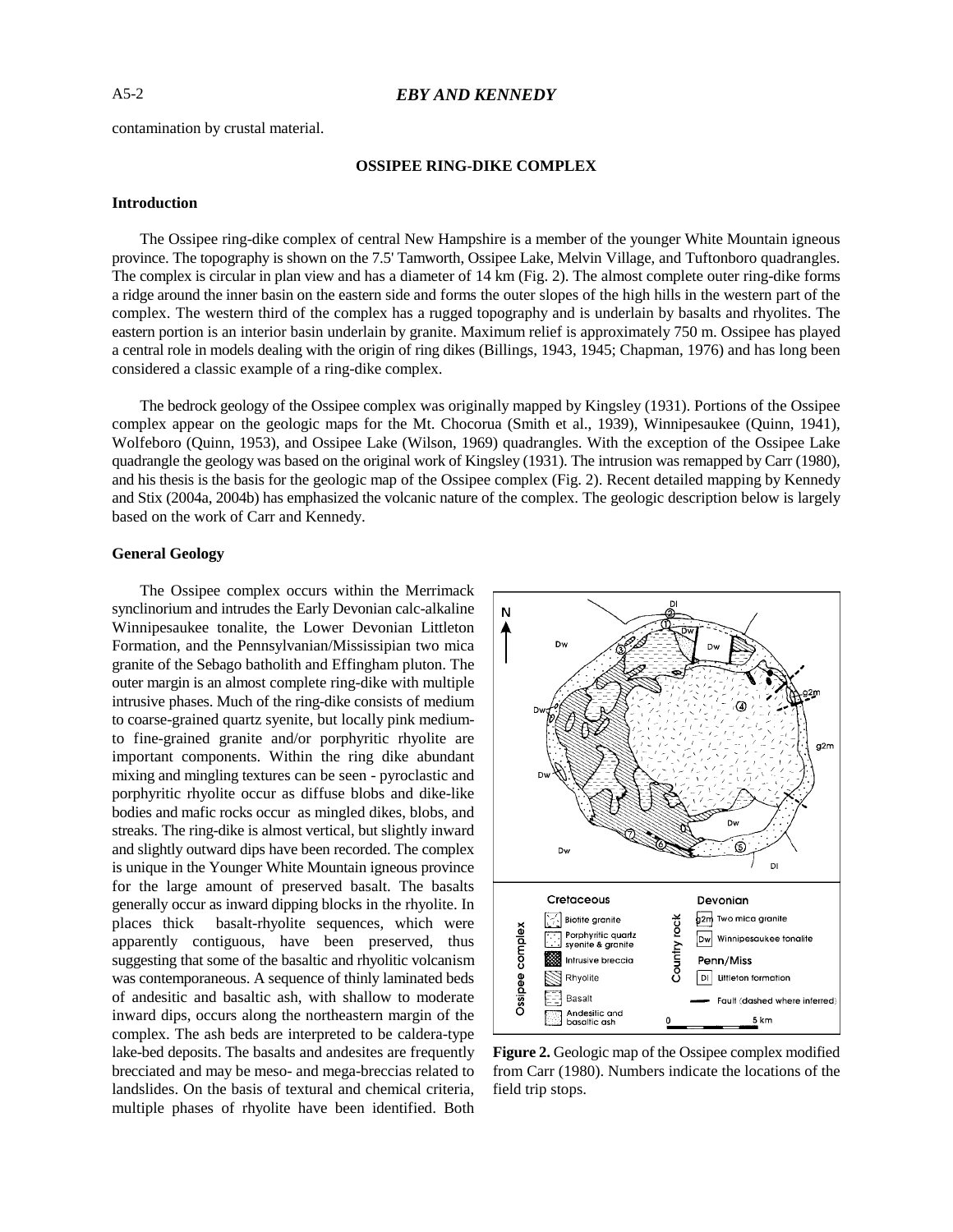intrusive and extrusive rhyolite have been identified, but within the complex the majority of the rhyolite formed from large pyroclastic eruptions. The eastern portion of the complex is underlain by pink coarse-grained "Conway" granite. The granite is poorly exposed except at the tops of hills within the interior basin, where rounded and deeply weathered outcrops can be found. Gravity and magnetic data (Sharp and Simmons, 1978) indicate that the complex has a vertical core of mafic rock with a thin granitic carapace. In areas marked by maximum gravity or magnetic anomalies gabbroic and dioritic enclaves are found in the granite. Carr (1980) proposed the following sequence of events for the Ossipee complex. (1) Eruption of basaltic and andesitic magmas from a hypabyssal magma chamber forming ash and flows. (2) Intrusion of basaltic magmas through the volcanic pile forming massive basalts. (3) Rapid intrusion of rhyolitic magmas along dikes disrupting the pile of pre-existing ash and massive basalts and causing the collapse of the pile into the felsic magma. The presence of xenocrystic fragments of quartz and alkali feldspar, and the existence of intrusive breccia pipes with rhyolitic matrix, suggest that this may have been an episode of explosive magmatism. (4) Formation of the outer ring fractures and cauldron subsidence. (5) Emplacement of biotite granite. Since the granite occurs as a sheet above the mafic plug, which may represent the earlier basalt magma chamber, it was suggested that the granitic magma may have been emplaced along a cauldron fracture formed above the earlier magma chamber. (6) Emplacement of "lamprophyric" (basaltic) dikes.

Kennedy and Stix (2004a) emphasized the explosive nature of the volcanic activity and modify the sequence of events as follows: (1) basaltic dikes intrude the pre-collapse volcanic edifice, (2) eruptions of pyroclastic rhyolite and rhyolite lavas lead to the collapse of the magma chamber roof, (3) landslides cascade from the caldera walls into the caldera, and (4) finally the intrusion of quartz syenite and basaltic magmas through the ring-dike fractures.

#### **Lithologic Descriptions**

**Andesitic and basaltic ash***.* Ash beds vary in thickness from 1 mm to tens of cms and vary in color from light gray to black. Many of the beds are finely laminated and graded. Identifiable minerals are plagioclase fragments, interstitial brown biotite, magnetite, and tiny euhedral apatites.

**Basalt***.* Two lithologies have been distinguished, one is coarsely porphyritic (Figs. 3a, 3b) and the other is massive and sparsely- to non-porphyritic. Plagioclase is the dominant phenocryst phase and varies from 0.1 to 0.5 cm in size in the sparsely prorphyritic variety and up to 1 cm in size in the coarsely porphyritic variety. Clinopyroxene and biotite also occur as phenocrysts. The groundmass consists of plagioclase, clinopyroxene, amphibole, biotite and magnetite. Some specimens are strongly magnetic. Extensive replacement of plagioclase by epidote has been observed in some specimens. Basalt breccias are also locally abundant and in many localities basalt breccias and basalt lavas are intermixed.



**Figure 3a.** Porphyritic basalt (OS14). Plagioclase and pyroxene phenocrysts in a flow-banded plagioclase and pyroxene groundmass. Plane light. Width of field of view, 5 mm.



**Figure 3b.** Same view as Figure 3a, crossed-polars.

**Rhyolite.** All the rhyolites are mineralogically similar. Phenocrysts are angular to sub-angular alkali feldspar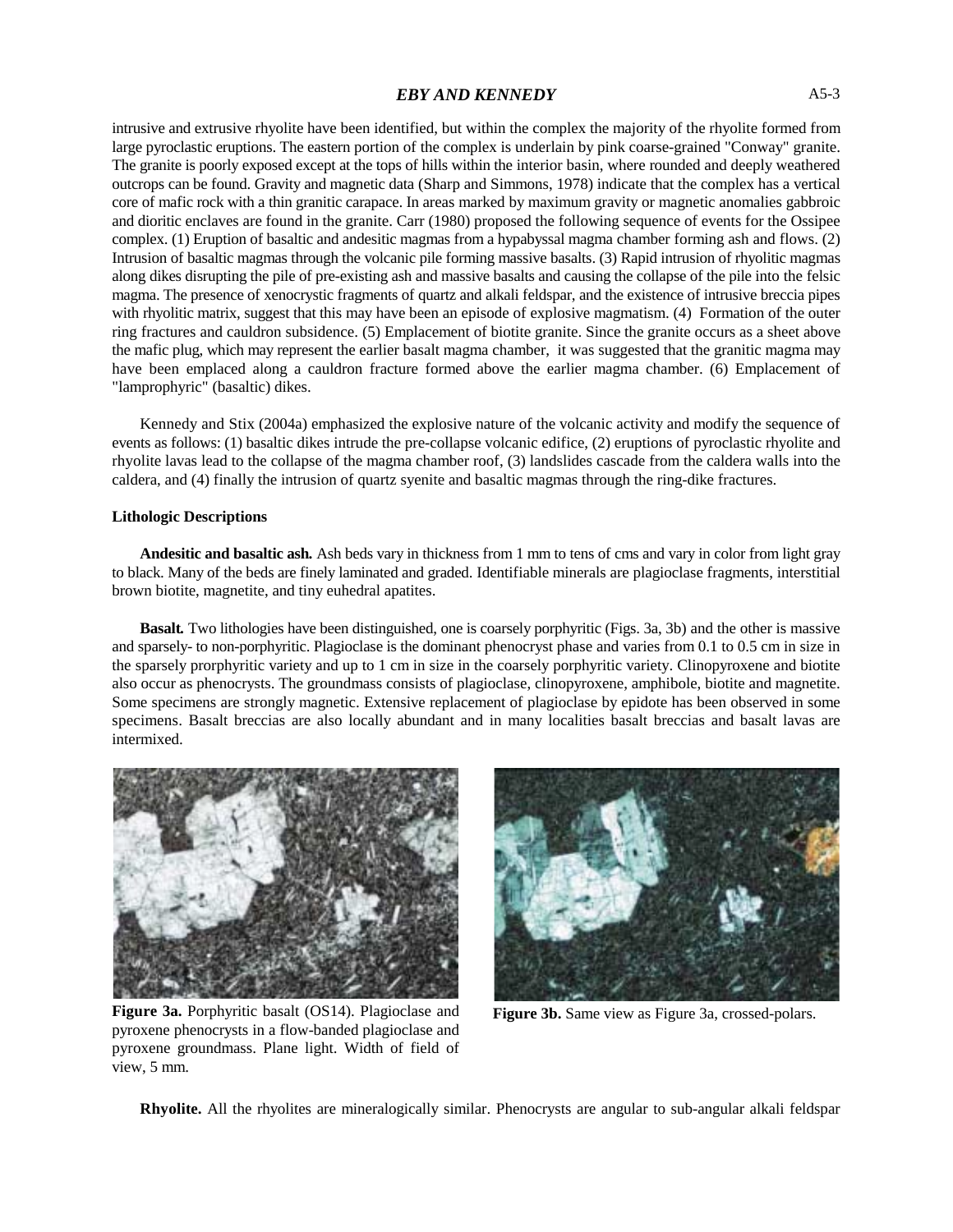# A5-4 *EBY AND KENNEDY*

fragments and sub-rounded and embayed euhedral quartz grains. Rare plagioclase and amphibole fragments have been noted. The groundmass consists of quartz, K-feldspar, minor plagioclase, amphibole, and biotite. Basaltic and dioritic enclaves are common in the rhyolites. Hornblende syenite enclaves have also been observed. Many outcrops show a flow foliation. On a textural basis, Carr (1980) distinguished five varieties of rhyolite: (1) small pink alkali feldspar and clear quartz phenocrysts in a dense, black, very fine-grained matrix; (2) cream colored alkali feldspar and gray smoky quartz phenocrysts in a fine- to very-fine-grained dark gray matrix; (3) large pink alkali feldspar and gray smoky quartz phenocrysts in a fine-grained light brown matrix; (4) small cream colored alkali feldspar and gray smoky quartz phenocrysts in a medium- to fine-grained light brownish-gray matrix; and (5) large euhedral to subhedral phenocrysts of pink alkali feldspar and gray quartz in a fine-grained light brown to blue-gray matrix which shows spherulitic textures in thin section. A typical example of fragmental rhyolite is shown in Figures 4a and 4b.



**Figure 4a.** Fragmental rhyolite (OS17). Broken alkali feldspar and quartz phenocrysts in a fine-grained fragmental groundmass composed of quartz and feldspar. Minor biotite. Plane light. Width of field of view, 5 mm.



**Figure 4b.** Same view as Figure 4a, crossed-polars.

**Porphyritic quartz syenite***.* Alkali feldspar and sparse quartz phenocrysts occur in a medium- to fine-grained groundmass of alkali feldspar, quartz, biotite, hornblende and accessory magnetite, ilmenite and apatite and trace zircon (Figs. 5a, 5b). The quartz phenocrysts are partially resorbed. The bulk of the quartz syenite is gray in color, but a somewhat finer grained pink variety has been observed. The groundmass of the pink variety contains abundant quench (graphic) textures. Hornblende syenite, rhyolite, and basalt enclaves are found in the porphyritic syenite.



**Figure 5a.** Porphyritic quartz syenite (OS3). Partially **Figure 5b.** Same view as Figure 5a, crossed-polars. resorbed quartz phenocryst and alkali feldspar in finegrained matrix. Plane light. Width of field of view, 5 mm.



**Subporphyritic granite.** Subporphyritic, medium- to fine-grained granite (Figs. 6a, 6b), pink on fresh surfaces, consisting of quartz, alkali feldspar, minor oligoclase and biotite (often altered to chlorite). A characteristic feature is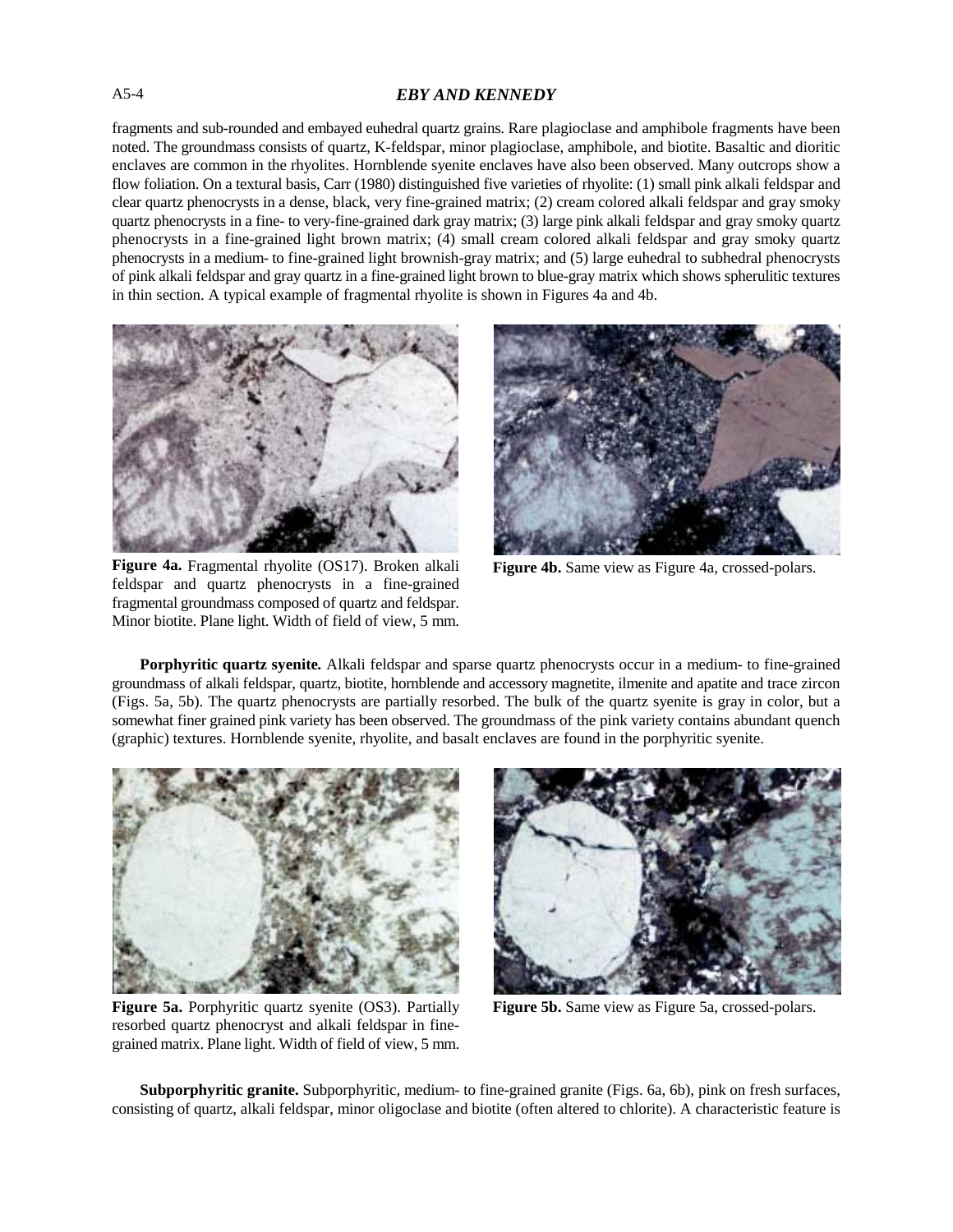the intergrowth of quartz and alkali feldspar (graphic texture) in the finer-grained groundmass. Basalt enclaves are occasionally observed.



**Figure 6a.** Subporphyritic medium- to fine-grained **Figure 6b.** Same view as Figure 6a, crossed-polars. granite (OS20). Note graphic texture in groundmass. Plane light. Width of field of view, 5 mm.



**Biotite granite.** Medium- to coarse-grained, phaneritic to subporphyritic, pink granite (Figs. 5a, 5b). Early maps of the Ossipee complex identified this granite as "Conway" (because of its pink color), but it is clearly not correlative with the Conway granite of the White Mountain batholith. Mineralogically the rock consists of rounded gray quartz, buff-colored alkali feldspar, minor plagioclase and biotite, and rare amphibole. The accessory minerals are fluorite, allanite, zircon, apatite, and opaque oxides. In the subporphyritic varieties quartz and alkali feldspar form the phenocrysts. Miarolitic cavities are locally common and often contain orthoclase and smoky quartz crystals up to 3 cm long. In many localities the granite is cut by pink to buff colored, fine-grained aplite dikes that are mineralogically similar to the granite. The dikes are usually less then 5 cm wide and show no preferred orientation.



**Figure 7a.** Medium- to coarse-grained, phaneritic, pink granite (OS44). Quartz, alkali feldspar, and brown biotite. Plane light. Width of field of view, 5 mm.



**Figure 7b.** Same view as Figure 7a, crossed-polars.

#### **Mineral Chemistry**

Electron microprobe analyses have been done for feldspars, amphiboles, and iron and titanium oxide minerals from the various lithologic units. These data were obtained by Eby, and the data are available in the form on an Excel spreadsheet on the first author's web site. A more extensive data set, particularly for the feldspars, obtained by Kennedy will be reported elsewhere.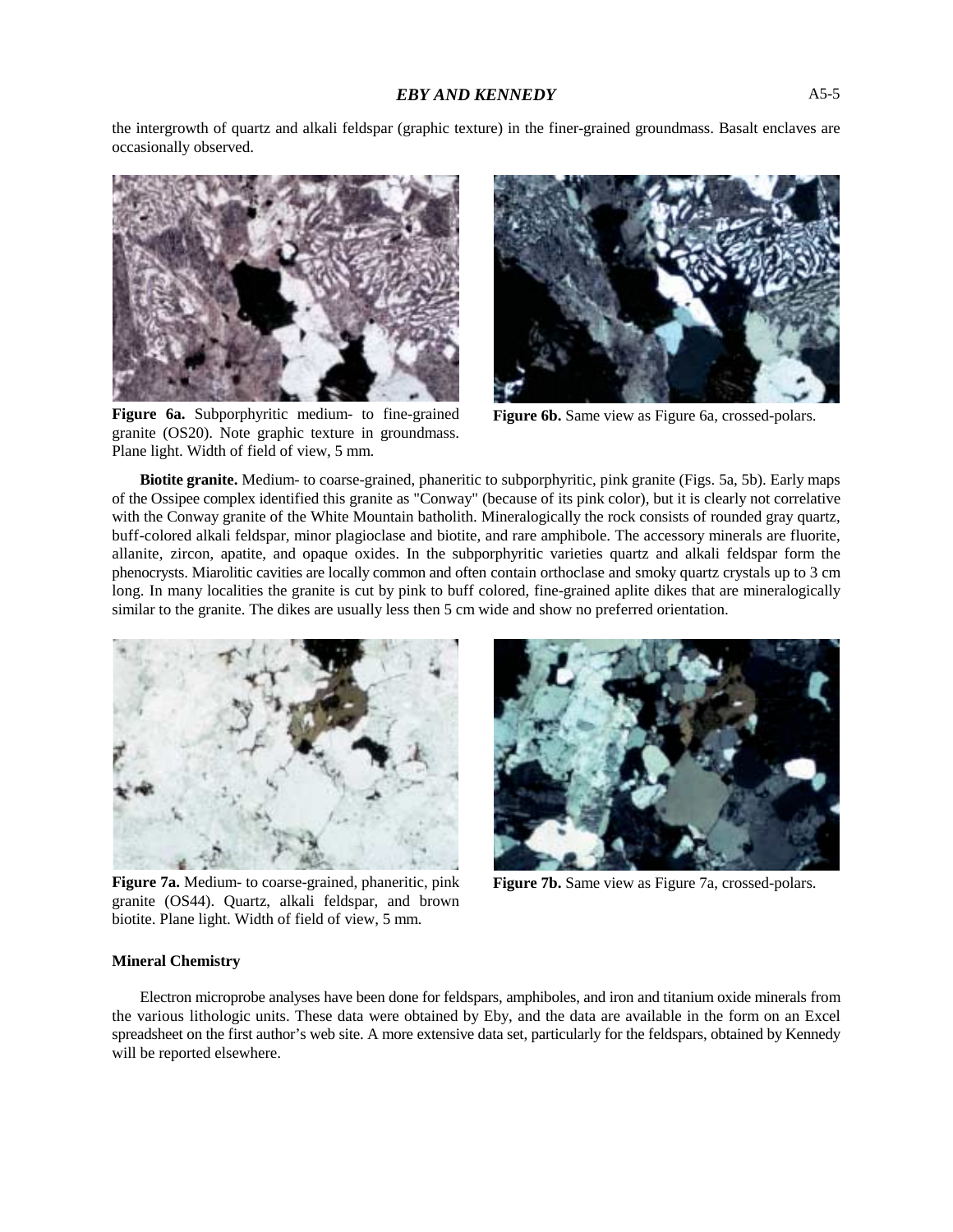**Amphiboles.** According to the classification of Leake et al. (1997) the Ossipee amphiboles are ferroactinolites, ferrohornblendes, and magnesiohornblendes (Fig. 8). Although the data are limited, amphibole compositions tend to fall in three clusters as represented by the lithologic groups rhyolite, basalt - diorite, and quartz syenite. Of note is that amphiboles from the quartz syenites fall into two of the clusters - quartz syenite and basalt-diorite. This observation supports the inference that there was interaction between the basalt and quartz syenite magmas. Amphiboles rare rarely found in the rhyolites, and when found their compositions are distinctly different from the amphiboles in the other lithologic units.

**Feldspars.** The compositions of feldspars from the various units are projected into the Ab-An-Or feldspar ternary diagram (Fig. 9). The plagioclases from the basalt vary in composition from  $An_{70}$  to  $An_{85}$ . Plagioclases in the diorite range between  $An_{15}$  and  $An_{25}$ . Alkali feldspar compositions vary from  $Or_{90}$  to essentially pure albite. Of note is that the alkali feldspars fall in low temperature portion of the feldspar diagram, indicating that there has been some subsolidus re-equilibration. The feldspars from the rhyolite fall on the  $800^{\circ}$ C isotherm, indicating rapid quenching. Also, recall that there is abundant textural evidence for rapid quenching in both the quartz syenites and fine- to mediumgrained granites.

two of the pairs  $\log f_{Q_2} = -17.116$  and  $-18.664$ . For the third pair,  $\log f_{O_2}$  = -13.879, but this result fell outside the **Oxide minerals.** The common oxide minerals are magnetite and ilmenite. For several of the quartz syenite samples it was possible to calculate equilibration temperatures using the Fe-Ti oxide geothermometergeobarometer program of Andersen and Lindsley (1988). Calculated temperatures ranged from  $684^{\circ}$ C to  $722^{\circ}$ C. For calibration range for the geothermometer-geobarometer. While the calculated temperatures are probably not magmatic, they do indicate rapid cooling. Oxygen fugacities are low and consistent with rapid cooling and water loss.



**Figure 8.** Amphibole classification diagram (Leake et al., 1997).



**Figure 9.** Feldspar compositions projected into the Ab-An-Or ternary diagram. One bar feldspar solvi  $(°C)$ are from Nekvasil (1992).

## **Road Log**

0.0 miles, Start, entrance to Chocorua Valley Lumber Company

The first stop is on the south side of Rt. 25 at the entrance (opposite Rt. 113) to the Chocorua Valley Lumber Company. Depending on your route to the Ossipee area this stop is either 19.8 miles northeast of the juncture, in Meredith, of Rts. 3 and 25 or 3.8 miles west of the juncture of Rts. 16 and 25. Please arrive at least 5 minutes before our 9:00 AM start. Note that this location is a 2+ hour drive from Salem, Massachusetts. Hence, we recommend that you plan to spend the night before the field trip in the Ossipee area. Note that this is the Columbus Day weekend.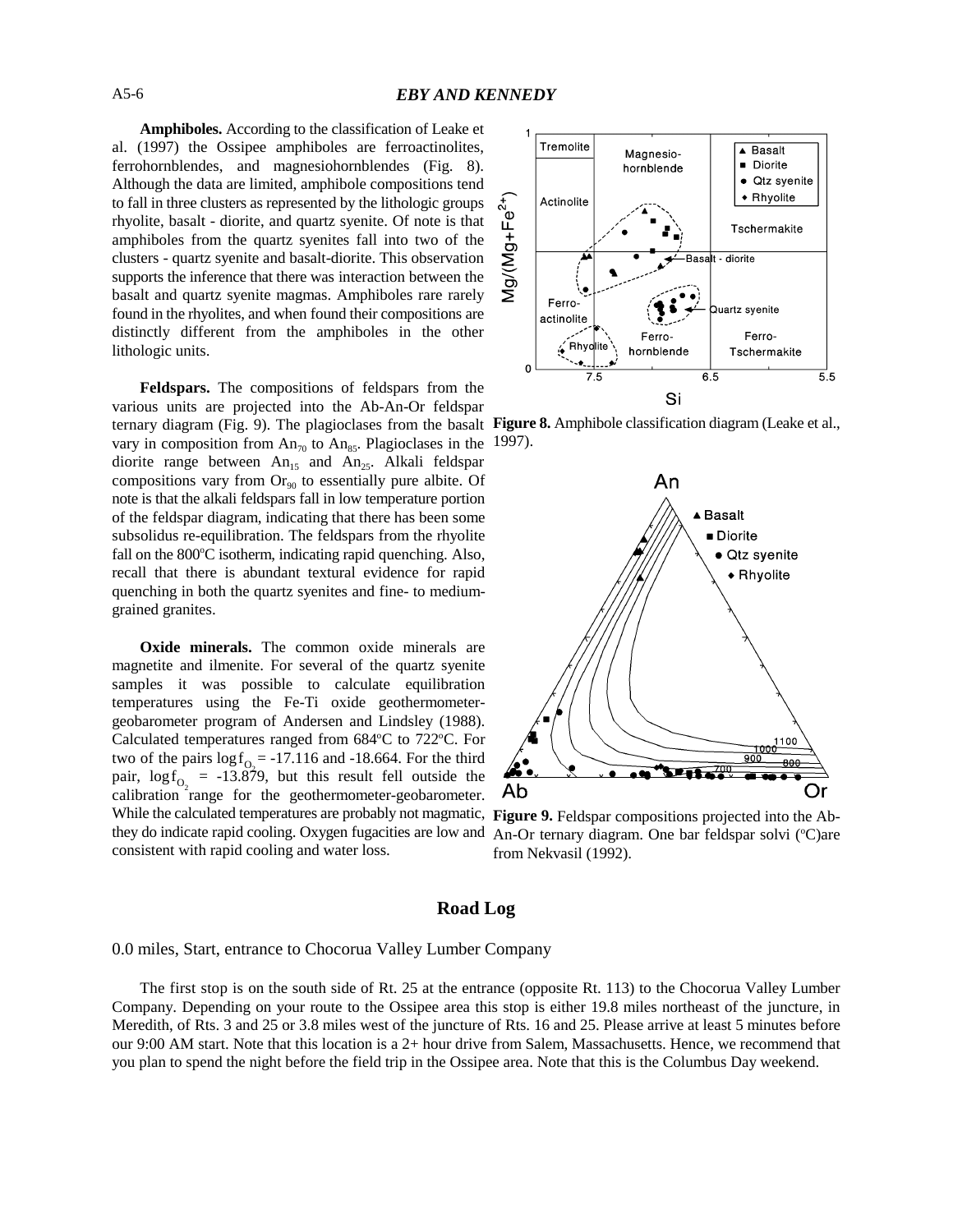**STOP 1. Granitic facies of the ring-dike.** (20 MINUTES) Good outcrops of pink fine- to medium-grained subporphyritic granite are exposed along the access road leading to the lumber yard. The Rt. 25 road cut slightly east of this site exposes the same lithology. In thin section this rock has a finer-grained matrix with graphic intergrowths (Figs. 6a, 6b)indicative of rapid cooling. Sparse, partly digested, basaltic enclaves are found in this unit (Fig. 10). This granitic facies is just outward of the porphyritic quartz syenite which forms the bulk of the ring dike, and it is apparently part of the ring dike. Somewhat similar, but not as quartz-rich, rocks comprise the ring dike in the southwest corner of the Ossipee complex. Contacts have not been observed between this granitic phase and the quartz syenite porphyry.



**Figure 10.** Basalt enclaves in medium-grained pink granite.

From the lumber yard stop go north on Rt. 113 (directly opposite lumber yard).

0.3 miles. The outcrops are located in the river to the north (left side) of the road opposite the Pioneer Restaurant parking lot.

**STOP 2. River outcrop of Winnipesaukee Tonalite (?)** (30 MINUTES) According to the New Hamsphire bedrock geologic map (Lyons et al., 1997) we are in the Winnipesaukee tonalite. This is a delightfully complicated outcrop (Fig. 11) which should provoke a great deal of discussion. Hopefully the discussion won't be too heated. On a warm summer day this is a cool spot, so there will be ample opportunity for a cooling-off time. A coarse-grained quartzfeldspar rock that appears to be a pegmatite pod is located along the river bank. This pod occurs within a medium- to fine-grained, gray tonalite (Winnipesaukee?) that contains metamorphic enclaves (Littleton?). The tonalite is cut by pegmatitic and aplitic dikes. A mafic dike, perhaps related to the Ossipee complex, cuts all of the other units. The dike strikes N80E and dips 23N, inwards towards the Ossipee complex. Just upstream from these outcrops are numerous cobbles and boulders of typical quartz syenite from the Ossipee complex.



Figure 11. Mafic dike cutting gray tonalite. Pegmatite pods.

Return to Rt. 25 and turn right (west).

2.2 miles. Flashing yellow light (South Tamworth). Turn left (south) onto Mountain Road. Continue to bridge crossing the Coldbrook.

2.9 miles. Park as far off the road as possible. Other cars will need to get past. The bridge spans the outcrops of interest.

**STOP 3. Porphyritic quartz syenite, basalt, and rhyolite.** (1.5 HOURS) The Coldbrook has been walked by everyone who has worked on the Ossipees, and every investigator has had a different version of the geology. Kennedy and Stix (2004b) recently described this section in great detail. We will make one stop, the most accessible location, where the road crosses the Coldbrook. Exposed in this area (Figs. 12, 13) are quartz syenite, various examples of mingling fragmental and porphyritic rhyolite, fragmental basalt, intrusive basalt, and a basalt dike. The basalts appear to be mostly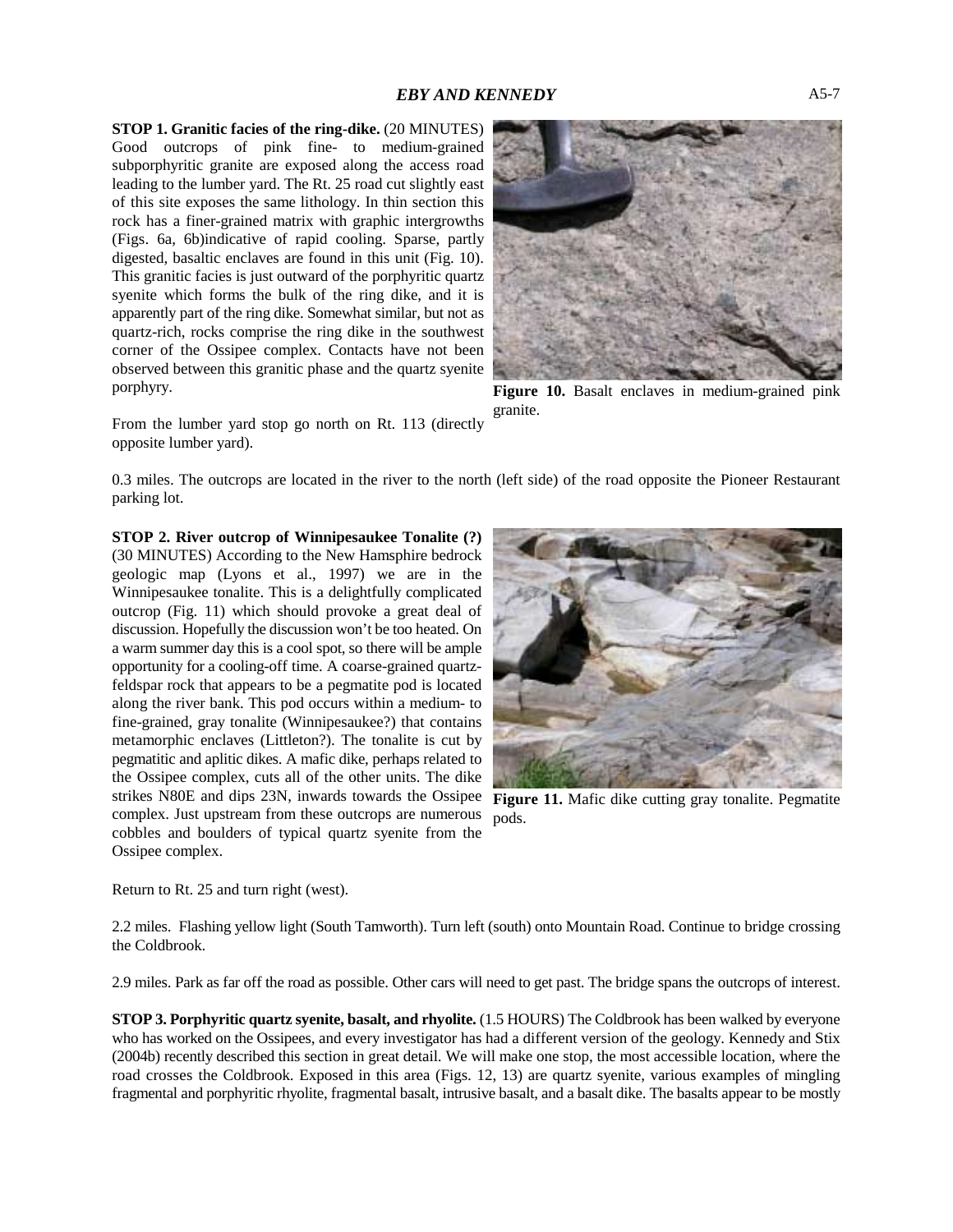# A5-8 *EBY AND KENNEDY*

fragmental, although there are areas of intrusive basalt that have irregular fluidal shapes and appear to be mingling with the fragmental basalt. The basalt also appears to be mingling with strongly banded fragmental rhyolite. Some of the best pyroclastic textures are seen under the bridge. Continuing upstream, similar mingled fragmental rhyolite and basalt exposures can be seen. Locally the basalts are coarsely porphyritic with abundant plagioclase phenocrysts. Much of the plagioclase has been replaced by epidote giving the rock a greenish cast.



**Figure 12.** Looking downstream (north) from the bridge crossing the Coldbrook.

Return to Rt. 25

- 3.6 miles. Turn right (east) onto Rt. 25. Drive east on Rt. 25 to juncture of Rts. 25 and 16
- 9.0 miles. Turn right (south) onto Rt. 16.
- 11.6 miles. Turn right (west) onto Pine Hill Road.
- 15.1 miles. Turn left onto Connor Pond Road.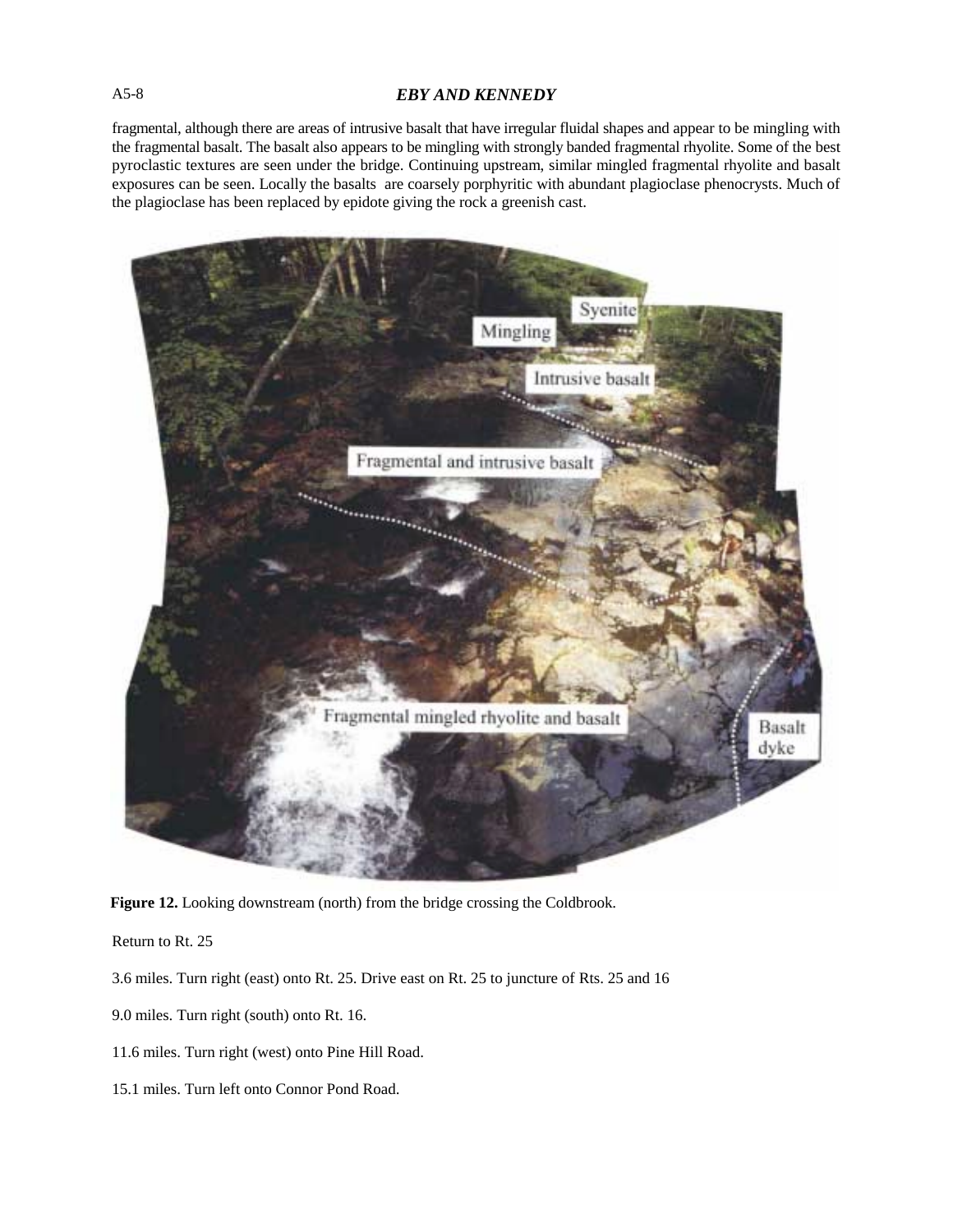

**Figure 13.** Looking upstream (south) from the bridge crossing the Coldbrook.

15.2 miles. A large block of reasonably fresh Conway granite is found on the right side of the road. We will stop here to sample the Conway granite.

**STOP 4. "Conway" Granite**. (15 MINUTES) The "Conway" Granite is poorly exposed and most outcrops, which are found at or near the tops of hills (Fig. 14), are rounded and deeply weathered. At this location recent road work has exposed a large block of reasonably fresh granite. Aplitic layers are also a relatively common feature of the "Conway" Granite, but none are present at this location.

17.8 miles. Turn right (south) onto Ossipee Mtn. Road miles).



**Figure 14.** Outcrops of "Conway" granite along Pine Hill road.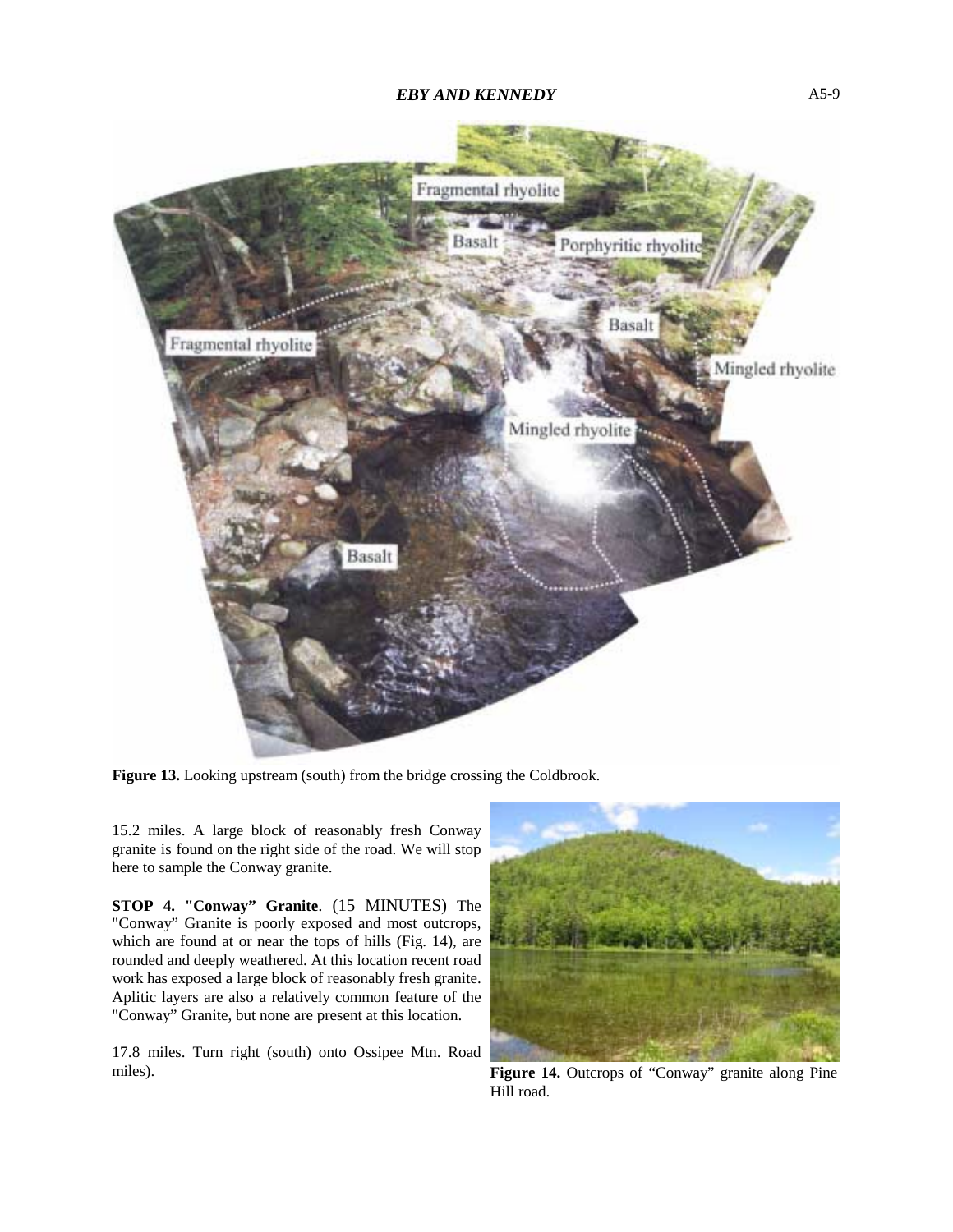# A5-10 *EBY AND KENNEDY*

19.2 miles. In Moultonville turn left (east) to Center Ossipee.

20.1 miles. Just before railroad tracks turn right (south) onto Dare Road (subsequently becomes Chickville Road).

26.8 miles. Tuftonboro. Turn right (west) onto Rt. 171.

27.5 miles. Turn right onto road marked Sentinel Lodge.

28.5 miles. At top of ridge turn right (east) onto Sentinel Baptist camp road.

28.7 miles. Trail on the right side of the road labeled "Ledge". Park well to the side of the road.

**STOP 5. Rhyolite.** (1 HOUR) Follow the trail to the end (approximately 0.3 miles) where you will find a large cliff face of rhyolite (Fig. 15). Numerous basalt blocks and enclaves are found in the rhyolite along the trail before the ledge. A variety of basaltic enclaves are found in the rhyolite (Fig. 16) exposed on the cliff face. The rhyolite strikes N30E and dips 25NW, towards the center of the Ossipee complex.



**Figure 15.** Rhyolite on exposed cliff face at end of "Ledge" trail.

**Figure 16.** Basalt enclaves in rhyolite.

Return to the intersection of Sentinel Lodge road and Rt. 171.

29.9 miles. Turn right (west) onto Rt. 171.

33.1 miles. Jeep trail (also Mount Shaw hiking trail) departs on the right side of the road. Park in the trail head parking spot.

**STOP 6. Porphyritic quartz syenite, rhyolite, and basalt.** (1.5 HOURS) Follow the jeep trail until it comes to Hunter Brook (approximately 500 m). Porphyritic quartz syenite outcrops is the stream bed. Proceed up Hunters Brook. The outcrop at the beginning of this section is very weathered but in the upstream direction the outcrop becomes fresher. The next unit encountered is intrusive rhyolite and the change from porphyritic quartz syenite to intrusive rhyolite seems to be gradational over a relatively short distance. Continue upstream to outcrops of massive basalt. The abundance of phenocrysts is quite variable, and most phenocrysts are less than 0.2 cm in size. At the upper end of this section a contact with fine-grained rhyolite is exposed. The contact dips steeply inward and there is evidence of shearing. The phenocrysts in the basalt increase in both size and number as the contact is approached.

Continue west on Rt. 171.

36.6 miles. Turn right (north) onto Ossipee Park Road (also marked to Bottling plant).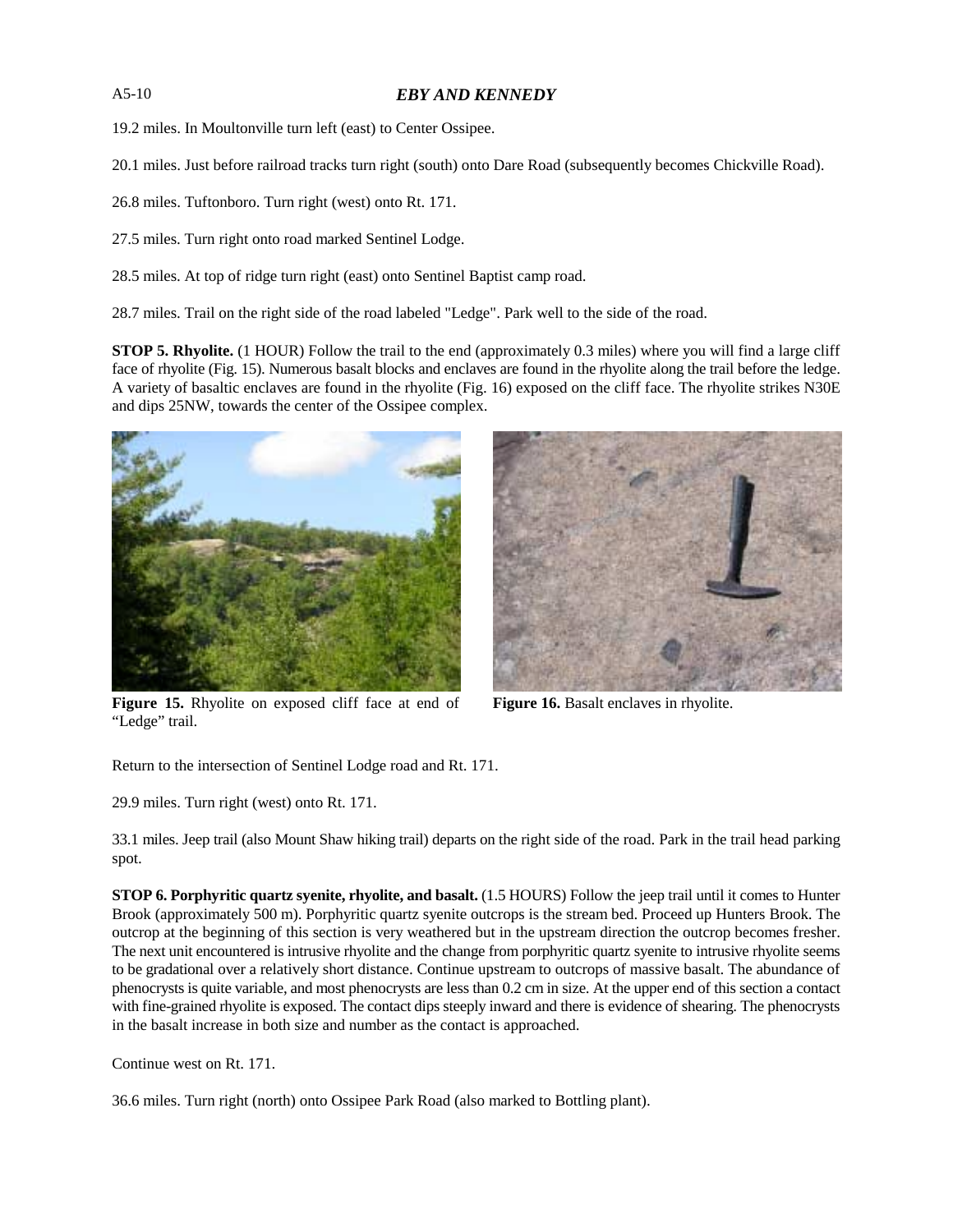37.5 miles. Outcrops on the left (west) side of the road.

**STOP 7. Quartz syenite and ring-dike.** (30 MINUTES) This outcrop shows multiple phases of intrusion. Finegrained quartz syenite, which contains blocks of massive basalt, crops out at the lower end of the outcrop. In the uphill direction there is an abrupt change to a very porphyritic facies of the quartz syenite. Blocks of fine-grained rhyolite are also found in the quartz syenite.

Return to vehicle.

38.4 miles. The service road intersects Rt. 171. End of Ossipee field trip.

#### **REFERENCES CITED**

- Andersen, D. J., and Lindsley, D. H., 1988, Internally consistent solution models for Fe-Ng-Mn-Ti oxides: Fe-Ti oxides: American Mineralogist, v. 73, p. 714-726.
- Armstrong, R. L., and Stump, E., 1971, Additional K-Ar dates, White Mountain magma series, New England: American Journal of Science, v. 270, p. 331-333.
- Billings, M. P., 1943, Ring dikes and their origin: New York Academy of Science Transaction Series III, v. 5, p. 131- 141.
- Billings, M. P., 1945, Mechanics of igneous intrusion in New Hampshire: American Journal of Science, v. 243, p. 40- 68.
- Carr, R. S., 1980, Geology and petrology of the Ossipee ring-complex, Carroll County, New Hamsphire [M.S. thesis]: Hanover, Dartmouth College, 174 p.
- Chapman, C. A., 1976, Structural evolution of the White Mountain magma series, *in* Lyons, P., and Brownlow, A., eds., Studies in New England Geology: Geological Society of America Memoir 146, p. 281-300
- Doherty, J. T., and Lyons, J. B., 1980, Mesozoic erosion rates in northern New England: Geological Society of America Bulletin, v. 91, p. 16-20.
- Eby, G. N., 1987, The Monteregian Hills and White Mountain alkaline igneous provinces, eastern North America, *in* Fitton, J. G., and Upton, B. G. J., eds., Alkaline igneous rocks: Geological Society of London Special Publication 30, p. 433-447.
- Eby, G. N., 1992, Chemical subdivision of the A-type granitoids: petrogenetic and tectonic implications: Geology, v. 20, p. 641-644.
- Foland, K. A., and Faul, H., 1977, Ages of the White Mountain intrusives, New Hampshire, Vermont, and Maine, USA: American Journal of Science, v. 277, p. 888-904.
- Foland, K. A., Quinn, A. W., and Giletti, B. J., 1971, K-Ar and Rb-Sr Jurassic and Cretaceous ages for intrusives of the White Mountain magma series, northern New England: American Journal of Science, v. 270, p. 321-330.
- Hitchcock, C. H., 1874-1878, The Geology of New Hampshire: in 4 vols. + atlas, Concord, New Hampshire.
- Kingsley, L., 1931, Cauldron subsidence of the Ossipee Mountains: American Journal of Science, v. 22, p. 139-168.
- Kennedy, B., and Stix, J., 2004a, Caldera collapse at Ossipee ring complex: EOS, Transactions, American Geophysical Union, 85(17), Joint Assembly Supplement, Abstract V43A-15.
- Kennedy, B., and Stix, J., 2004b, Fieldguide to the Ossipee Mountains, New Hampshire: 2004 Joint Assembly CGU/AGU/SEG/EEGS, 32 p.
- Leake, B. E., Woolley, A. R., Arps, C. E. S., and a cast of thousands, 1997, Nomenclature of amphiboles: report of the subcommittee on amphiboles of the International Mineralogical Association Commission on New Minerals and Mineral Names: Canadian Mineralogist, v. 35, p. 219-246.
- Lyons, J. B., Bothner, W. A., Moench, R. H., and Thompson, J. B., Jr., 1997, Bedrock geologic map of New Hampshire: U. S. Geological Survey, U. S. Department of the Interior, 2 sheets.
- McHone, J. G., and Butler, J. R., 1984, Mesozoic igneous provinces of New England and the opening of the North Atlantic Ocean: Geological Society of America Bulletin, v. 89, p. 1645-1655.
- Nekvasil, H., 1992, Ternary feldspar crystallization in high-temperature magmas: American Mineralogist, v. 77, p. 592- 604.
- Quinn, A., 1941, The geology of Winnipesaukee Quadrangle New Hampshire: New Hampshire Planning and Development Commission, 21 p.